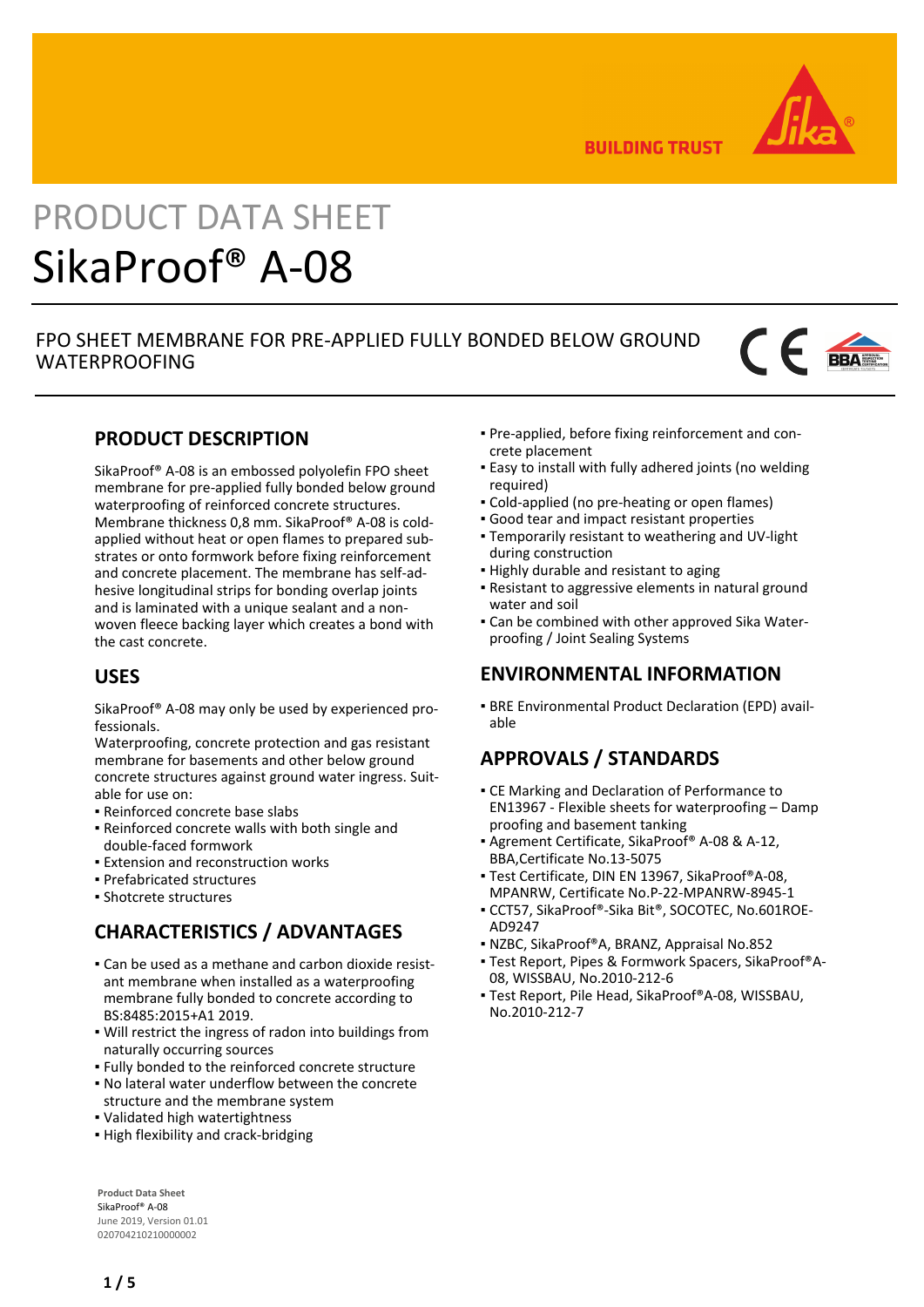# **PRODUCT INFORMATION**

| <b>Chemical Base</b>       | Membrane layer                                                                                                                                                                                                                                                                                                                                      |                                 | Flexible Polyolefin (FPO) |  |
|----------------------------|-----------------------------------------------------------------------------------------------------------------------------------------------------------------------------------------------------------------------------------------------------------------------------------------------------------------------------------------------------|---------------------------------|---------------------------|--|
|                            | Sealant grid                                                                                                                                                                                                                                                                                                                                        |                                 | Polyolefin (PO)           |  |
|                            | Fleece layer                                                                                                                                                                                                                                                                                                                                        |                                 | Polypropylene (PP)        |  |
| Packaging                  | Rolls wrapped individually in a yellow PE-film.                                                                                                                                                                                                                                                                                                     |                                 |                           |  |
|                            | Product                                                                                                                                                                                                                                                                                                                                             | <b>Roll width</b>               | <b>Roll length</b>        |  |
|                            | SikaProof® A-08                                                                                                                                                                                                                                                                                                                                     | 1,00 or 2,00 m                  | 25 <sub>m</sub>           |  |
|                            | Refer to current price list for packaging variations                                                                                                                                                                                                                                                                                                |                                 |                           |  |
| <b>Appearance / Colour</b> | Light yellow sheet membrane, laminated with a white fleece layer                                                                                                                                                                                                                                                                                    |                                 |                           |  |
| <b>Shelf Life</b>          | 18 months from date of production                                                                                                                                                                                                                                                                                                                   |                                 |                           |  |
| <b>Storage Conditions</b>  | Product must be stored in original unopened and undamaged sealed pack-<br>aging in dry conditions and temperatures between + 5 °C and + 30 °C. Store<br>in a horizontal position. Do not stack pallets of the rolls on top of each oth-<br>er, or under pallets of any other materials during transport or storage. Al-<br>ways refer to packaging. |                                 |                           |  |
| <b>Product Declaration</b> | EN 13967: Flexible sheets for waterproofing – Damp proofing and base-<br>ment tanking                                                                                                                                                                                                                                                               |                                 |                           |  |
| <b>Effective Thickness</b> | Total thickness (= deff)<br>Membrane thickness                                                                                                                                                                                                                                                                                                      | 1,35 mm (-5 / +10 %)<br>0,80 mm | (EN 1849-2)               |  |
| Mass per unit area         | 1,15 kg/m <sup>2</sup> (-5 / +10 %)                                                                                                                                                                                                                                                                                                                 |                                 | (EN 1849-2)               |  |

# **TECHNICAL INFORMATION**

| <b>Resistance to Impact</b>                                                                                            | $\geq$ 250 mm                                                                                        |                                  | (EN 12691)               |
|------------------------------------------------------------------------------------------------------------------------|------------------------------------------------------------------------------------------------------|----------------------------------|--------------------------|
| <b>Resistance to Root Penetration</b>                                                                                  | Pass                                                                                                 |                                  | (CEN/TS 14416)           |
| <b>Tensile Strength</b>                                                                                                | Machine direction<br>Cross direction                                                                 | $\geq$ 450 N/50mm<br>≥450 N/50mm | (EN 12311-1)             |
| <b>Tensile Modulus of Elasticity</b>                                                                                   | $A \le 65$ N/mm <sup>2</sup> (±10 %)                                                                 |                                  | (EN ISO 527-3)           |
| <b>Elongation</b>                                                                                                      | Machine direction<br>Cross direction                                                                 | $\geq 700 \%$<br>$\geq 1000 \%$  | (EN 12311-1)             |
| <b>Resistance to Tearing (nail shank)</b>                                                                              | Machine direction<br>Cross direction                                                                 | $\geq 400$ N<br>$\geq$ 450 N     | (EN 12310-1)             |
| <b>Joint Shear Resistance</b>                                                                                          | ≥200 N / 50 mm                                                                                       |                                  | (EN 12317-2)             |
| <b>Reaction to Fire</b>                                                                                                | Class E                                                                                              |                                  | (EN 13501-1)             |
| Accelerated Ageing in Alkaline Environ- Pass (28 d / +23 °C)<br>ment Tensile Strength<br>Pass (Method B, 24 h/ 60 kPa) |                                                                                                      | (EN 1847)<br>(EN 1928)           |                          |
| <b>Water Vapour Transimission</b>                                                                                      | $0,51$ g/(m <sup>2</sup> $\cdot$ 24 h) (+23 °C / 75 % r.h.)<br>$\mu$ = 58 000 (±20 %)<br>$Sd = 78$ m |                                  | (EN 1931)                |
| Resistance to lateral water migration                                                                                  | Pass, up to 7bar                                                                                     |                                  | (ASTM D 5385 modified)   |
| <b>Durability of Water Tightness against</b><br><b>Ageing</b>                                                          | Pass (12 weeks)<br>Pass (Method B, 24 h / 60 kPa)                                                    |                                  | (EN 1296)<br>(EN 1928)   |
| <b>Durability of Water Tightness against</b><br><b>Chemicals</b>                                                       | Pass (28 d / +23 °C)<br>Pass (Method B, 24 h / 60 kPa)                                               |                                  | (EN 1847)<br>(EN 1928)   |
| <b>Permeability to Radon</b>                                                                                           | $(2.0 \pm 0.3) \times 10^{-12}$ m <sup>2</sup> /s                                                    |                                  | (Certificate E-214/2011) |

**Product Data Sheet** SikaProof® A-08 June 2019, Version 01.01 020704210210000002

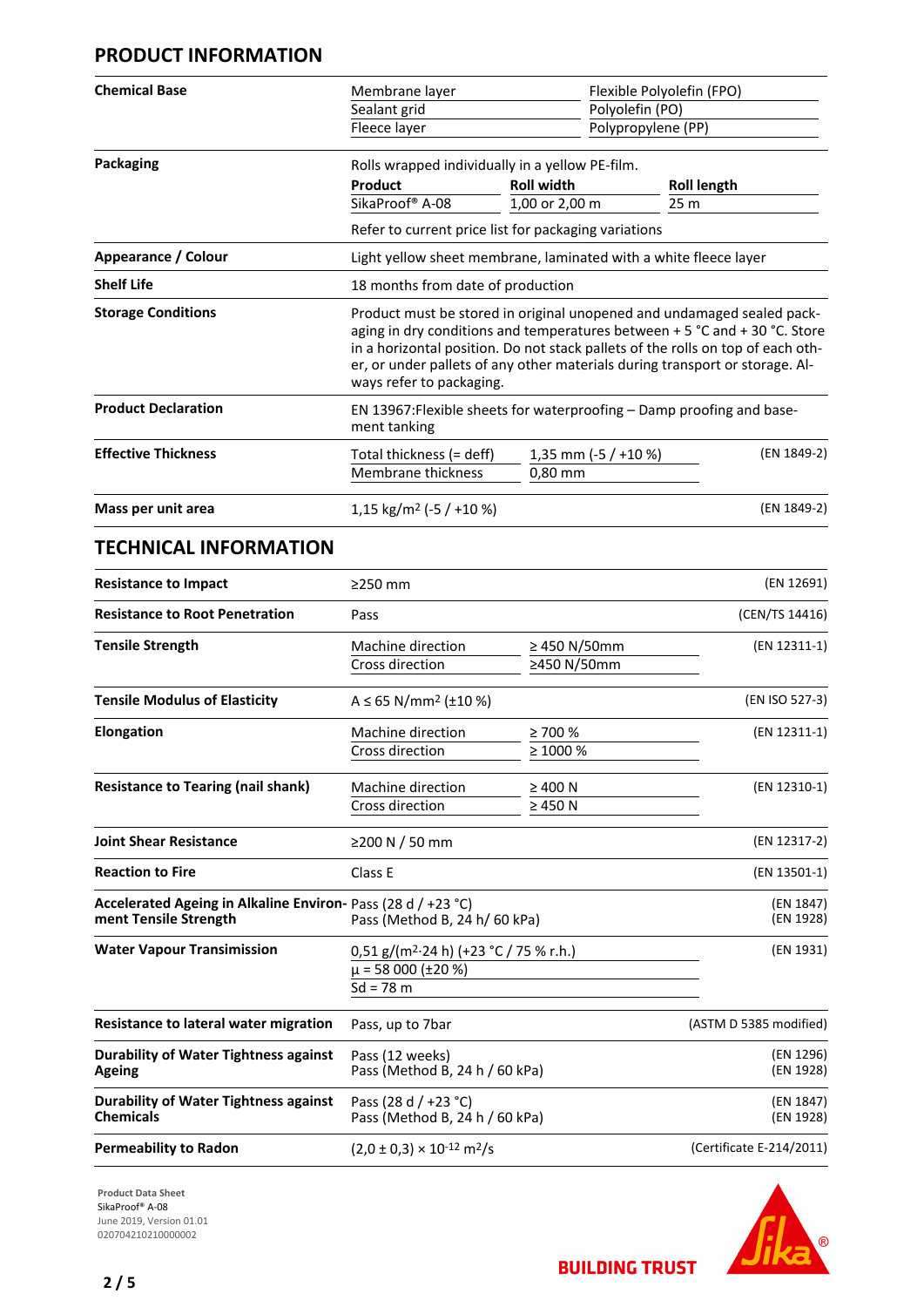#### **Service Temperature Canadian Exercise 2 and Temperature**  $-10$  °C min. / +35 °C max.

## **SYSTEM INFORMATION**

| <b>System Structure</b> | The following system products must be used:<br>• SikaProof <sup>®</sup> A-08 sheet membrane<br>• SikaProof® A-08 Edge preformed L-shaped sheet membrane                 |  |  |
|-------------------------|-------------------------------------------------------------------------------------------------------------------------------------------------------------------------|--|--|
|                         | • SikaProof <sup>®</sup> Tape-150 A self-adhesive tape for internal jointing<br>• SikaProof® ExTape-150 self-adhesive tape for external jointing<br>Ancillary products: |  |  |
|                         | - Accessories and complementary products are available to provide detail-<br>ing and connection solutions                                                               |  |  |

## **APPLICATION INFORMATION**

| <b>Ambient Air Temperature</b> | minimal +5 $°C$ / maximum +35 $°C$                                                                       |
|--------------------------------|----------------------------------------------------------------------------------------------------------|
| <b>Substrate Temperature</b>   | Substrate bonding surface: minimal $+5$ °C (Refer to important considera-<br>tions for more information) |
|                                |                                                                                                          |

# **APPLICATION INSTRUCTIONS**

## **EQUIPMENT**

- Tape measure
- Marking pen
- Razor knife
- Scissors
- Pressure roller
- Clean lint-free cloth
- Metal straight edge for cutting
- Protective sheet for cutting

## **SUBSTRATE QUALITY**

SikaProof® A-08 membrane must be applied on a sufficiently stable substrate to avoid movement during the construction works. Substrate surface must be smooth, uniform and clean. Large gaps and voids (> 12–15 mm) must be filled before membrane installation. Substrate can be damp or slightly wet, ponding water must be avoided. Suitable membrane fixing substrates include:

- Concrete blinding
- Formwork
- Rigid thermal insulation
- Plywood sheets / forms

## **APPLICATION METHOD / TOOLS**

## **Installation procedure**

Reference must be made to further documentation where applicable, such as relevant method statement, application manual and installation or working instructions.

## **Installation method - General**

After substrate conditions have been fulfilled, the waterproofing membrane is installed by loose laying with the fleece facing upwards or inwards onto horizontal / inclined substrates or fastening onto vertical substrates. Pre-formed L-shaped SikaProof® A-08 Edge sheets are used for corner and edge details. Overlap joints are sealed using cold-applied self-adhesive strips or tapes. No heat or open flames are required for in-

**Product Data Sheet** SikaProof® A-08 June 2019, Version 01.01 020704210210000002

stalling any part of the membrane system.

## **Overlap and transverse joints**

All overlap and transverse joints must be bonded and sealed either with self-adhesive strips lengthways on the edge of the membrane sheet or using the SikaProof® ExTape-150 on the outside face and SikaProof® Tape-150 A on the inside face and all transverse joints.

## **Detailing**

Form all details and connections using the appropriate SikaProof® ancillary products outlined in the 'Method Statement - SikaProof® A'

## **Construction and expansion joints**

For sealing these types of joints, use additional Sika® Joint Solutions.

## **Inspection and quality control of installation**

A final inspection before placing concrete must be carried out to ensure the complete membrane system has been correctly installed, any damage repaired and fleeced surface is clean.

## **Concrete placement**

Place concrete directly onto or against the membrane within 30 days after installation.

## **Formwork removal**

After removing the formwork, all penetrations such as shuttering anchors, any membrane damage and construction joints must be sealed using the appropriate SikaProof® A-08 ancillary products or complementary Sika Waterproofing Systems.

## **Backfilling protection**

After formwork removal and before backfilling. SikaProof® A-08 system must be protected with an appropriate protection sheet as soon as possible or at the latest within 90 days.

# **FURTHER DOCUMENTS**

- Method Statement SikaProof® A
- Application Manual SikaProof® A

# **LIMITATIONS**

Installation work must only be carried out by Sika®

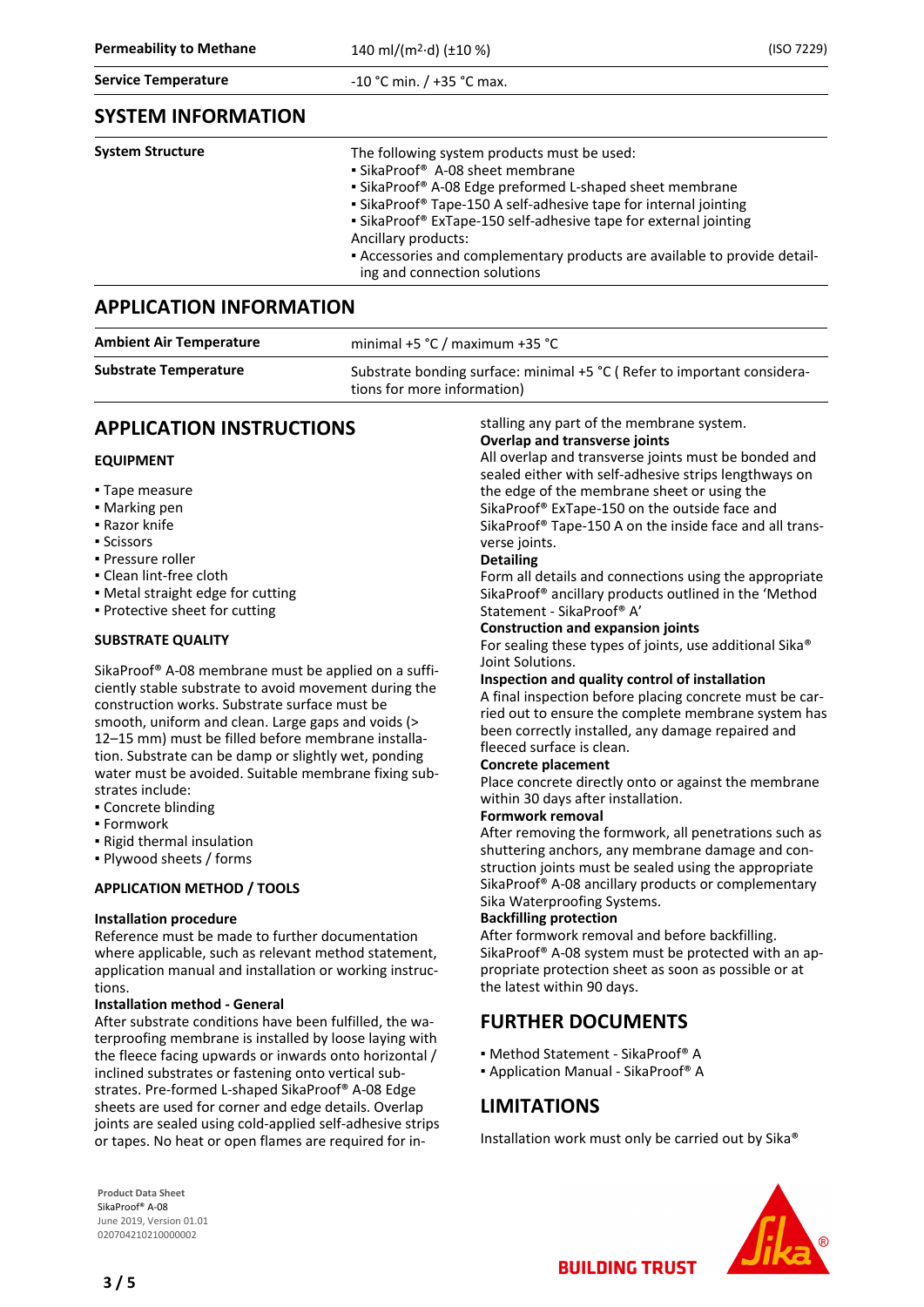trained, approved or competent contractors experienced in this type of application.

- Reference must also be made to the 'Method State-▪ ment - SikaProof® A ' and 'Application Manual - SikaProof® A 'for more detailed information.
- Do not install SikaProof® A-08 membrane during con-▪ tinuous or prolonged rain or snowfall.
- **The substrate application surface must be clean with** no standing water.
- Do not use SikaProof® A-08 for applications in hot cli-▪ mates. Use the specially designed SikaProof® A-08 HC membrane.
- **If SikaProof® A-08 has to be applied under wet condi**tions or temperatures below +5°C. Exceptions are possible under special circumstances with appropriate precautions. Contact Sika® Technical Services for more information.
- Additional Sika® Joint Sealing Solutions (minimum SikaSwell®) must be used for connections, around penetrations and for construction and expansion joints.
- Concrete must be placed within 30 days after mem-▪ brane system installation.
- Adequate concrete quality (mix design and workman-▪ ship) is required to achieve optimum adhesion of the membrane system to the concrete.
- **-** SikaProof® A-08 membrane is not permanently UV and weather resistant. Therefore the membrane system must not be installed on structures where it will be permanently exposed to UV light.
- After formwork removal, the membrane system (membrane side) must be protected with an appropriate protection sheet as soon as possible or at the latest before backfilling or within 90 days after installation.
- To ensure the most suitable type of membrane is se-▪ lected for the project, refer to section 4 'Project Design' of the 'Method Statement - SikaProof® A System' or contact Sika® Technical Services for more information.

# **VALUE BASE**

All technical data stated in this Product Data Sheet are based on laboratory tests. Actual measured data may vary due to circumstances beyond our control.

# **LOCAL RESTRICTIONS**

Please note that as a result of specific local regulations the performance of this product may vary from country to country. Please consult the local Product Data Sheet for the exact description of the application fields.

# **ECOLOGY, HEALTH AND SAFETY**

## **REGULATION (EC) NO 1907/2006 - REACH**

This product is an article as defined in article 3 of regulation (EC) No 1907/2006 (REACH). It contains no substances which are intended to be released from the article under normal or reasonably foreseeable conditions of use. A safety data sheet following article 31 of the same regulation is not needed to bring the product to the market, to transport or to use it. For safe use follow the instructions given in this product data sheet.Based on our current knowledge, this product does not contain SVHC (substances of very high concern) as listed in Annex XIV of the REACH regulation or on the candidate list published by the European Chemicals Agency in concentrations above 0.1 % (w/w)

# **LEGAL NOTES**

The information, and, in particular, the recommendations relating to the application and end-use of Sika products, are given in good faith based on Sika's current knowledge and experience of the products when properly stored, handled and applied under normal conditions in accordance with Sika's recommendations. In practice, the differences in materials, substrates and actual site conditions are such that no warranty in respect of merchantability or of fitness for a particular purpose, nor any liability arising out of any legal relationship whatsoever, can be inferred either from this information, or from any written recommendations, or from any other advice offered. The user of the product must test the product's suitability for the intended application and purpose. Sika reserves the right to change the properties of its products. The proprietary rights of third parties must be observed. All orders are accepted subject to our current terms of sale and delivery. Users must always refer to the most recent issue of the local Product Data Sheet for the product concerned, copies of which will be supplied on request.

**Product Data Sheet** SikaProof® A-08 June 2019, Version 01.01 020704210210000002